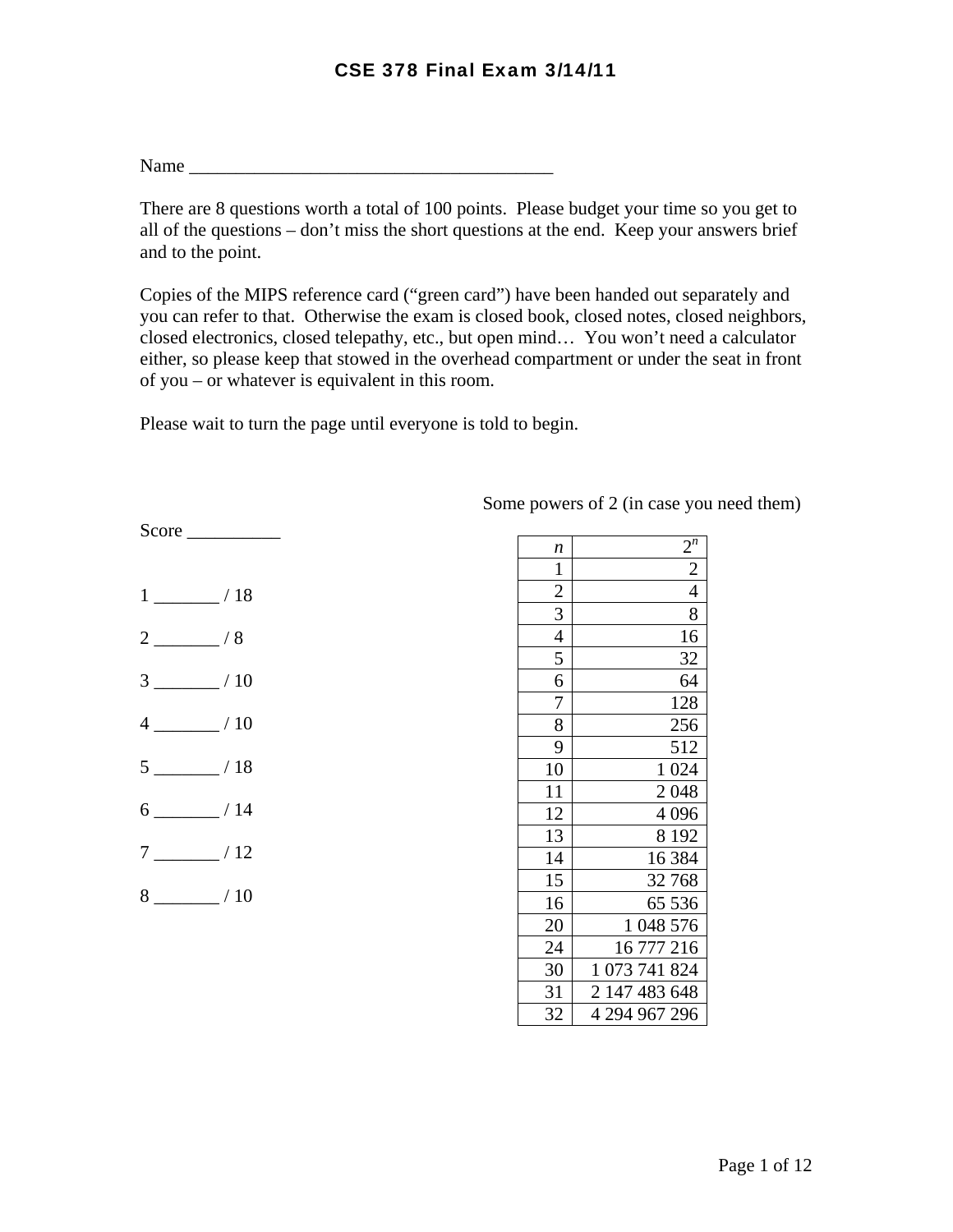**Question 1.** (18 points) To warm up, write a MIPS assembly language function that is equivalent to the following C function that computes the sum of the sequence of numbers  $x + (x+1) + ... + y$ :

```
 int sum(int x, int y) { 
 if (x > y) return 0; 
  else 
    return (x + sum(x+1, y));
}
```
You should follow the standard MIPS conventions for register usage, function calls, and stack frames. Your assembly language code must be equivalent to the given code – you cannot rearrange the computation to calculate the result differently (for example, you cannot replace the recursive function calls with a loop). You may use regular MIPS assembly language pseudo-instructions in your code if you wish.

sum: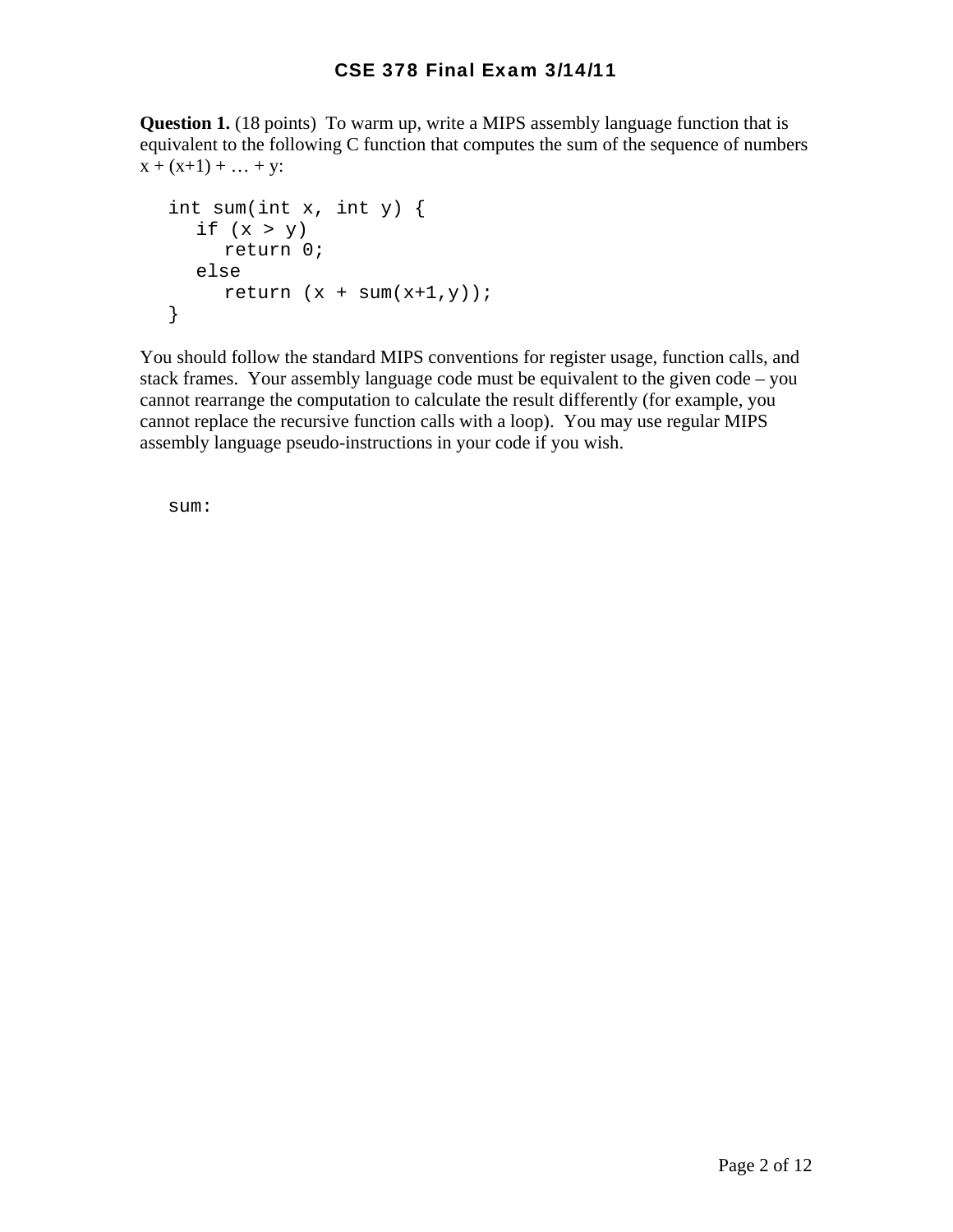**Question 2.** (8 points) We have a C program that does extensive matrix manipulation and we're trying to improve the execution speed of the code. One part of the code contains the following nested loop to transpose a  $N^*N$  matrix:

```
for (j = 0; j < N; j++) {
 for (i = 0; i < j; i++) {
    temp = a[i][j];a[i][j] = a[j][i];a[j][i] = temp; } 
}
```
This code is heavily used, so one of the summer interns who has recently taken CSE 378 suggests that it would run faster if it were written this way instead:

```
for (i = 0; i < N; i++) {
 for (j = 0; j < i; j++) {
    temp = a[i][j];a[i][j] = a[j][i];a[j][i] = temp; } 
}
```
The intern claims that this will make better use of the cache and run faster. Is this correct? Give a brief technical justification for your answer. In particular, what effect will this change have on cache miss (or hit) rates, if any?

You should assume that the variables  $\pm$ ,  $\pm$ ,  $\pm$ ,  $\pm$ , and  $\pm$  emp are stored in registers and not in memory, and that instruction fetches do not interfere with the data cache $(s)$ . Also, remember that two-dimensional C arrays are stored in memory in row-major order, with row 0 appearing first, followed by row 1, then row 2, etc.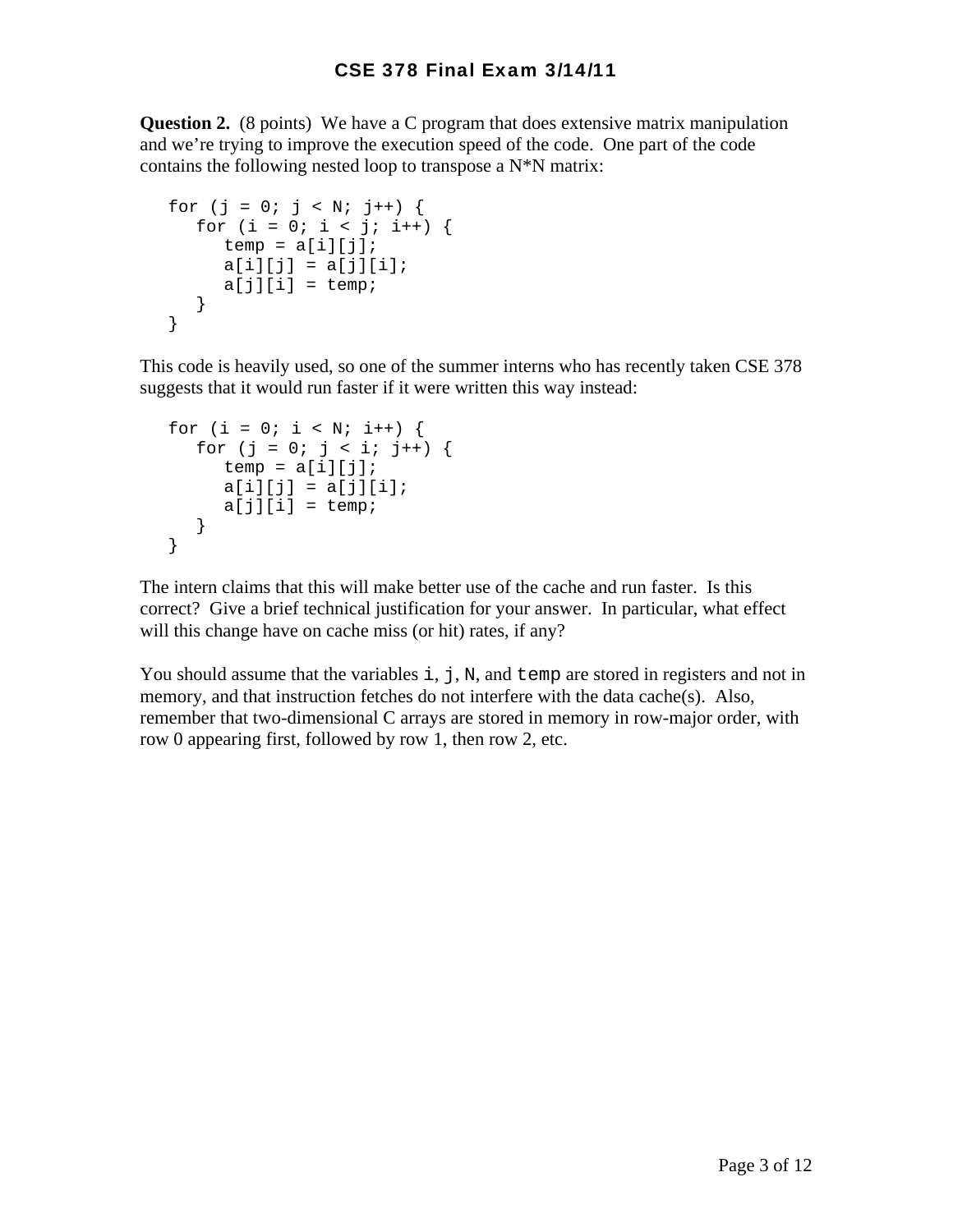**Question 3.** (10 points) The following MIPS code could be used to increment the value of two integer variables (similar to " $i++$ ; j++" in Java).

| (a) li |         | \$t0,1                    | # load 1 into \$t0    |
|--------|---------|---------------------------|-----------------------|
|        |         | (b) $lw$ $$t1,100 ($t5)$  | # load first variable |
|        | (c) add | \$t1, \$t0, \$t1          | # increment           |
|        |         | (d) $sw$ $$t1,100 ($t5)$  | # store               |
|        |         | (e) $lw$ $$t2, 104 ($t5)$ | # load 2nd variable   |
|        |         | $(f)$ add $$t2, $t0, $t2$ | # increment           |
|        |         | $(q)$ sw $$t2, 104 ($t5)$ | # store               |

(a) Suppose these instructions are executed on a 5-stage pipelined MIPS processor with the usual hazard detection and forwarding implemented. Do any hardware stall cycles (pipeline bubbles) need to be inserted by the processor to avoid incorrect results during execution? If so, how many and where are they needed? (i.e., n cycles inserted between  $(x)$  and  $(y)$ .)

(b) Without changing what the code does, can the instructions be rearranged to reduce the number of stalls needed if there are any? If so, describe the rearrangement and explain how many stall cycles (if any) are needed in your revised code.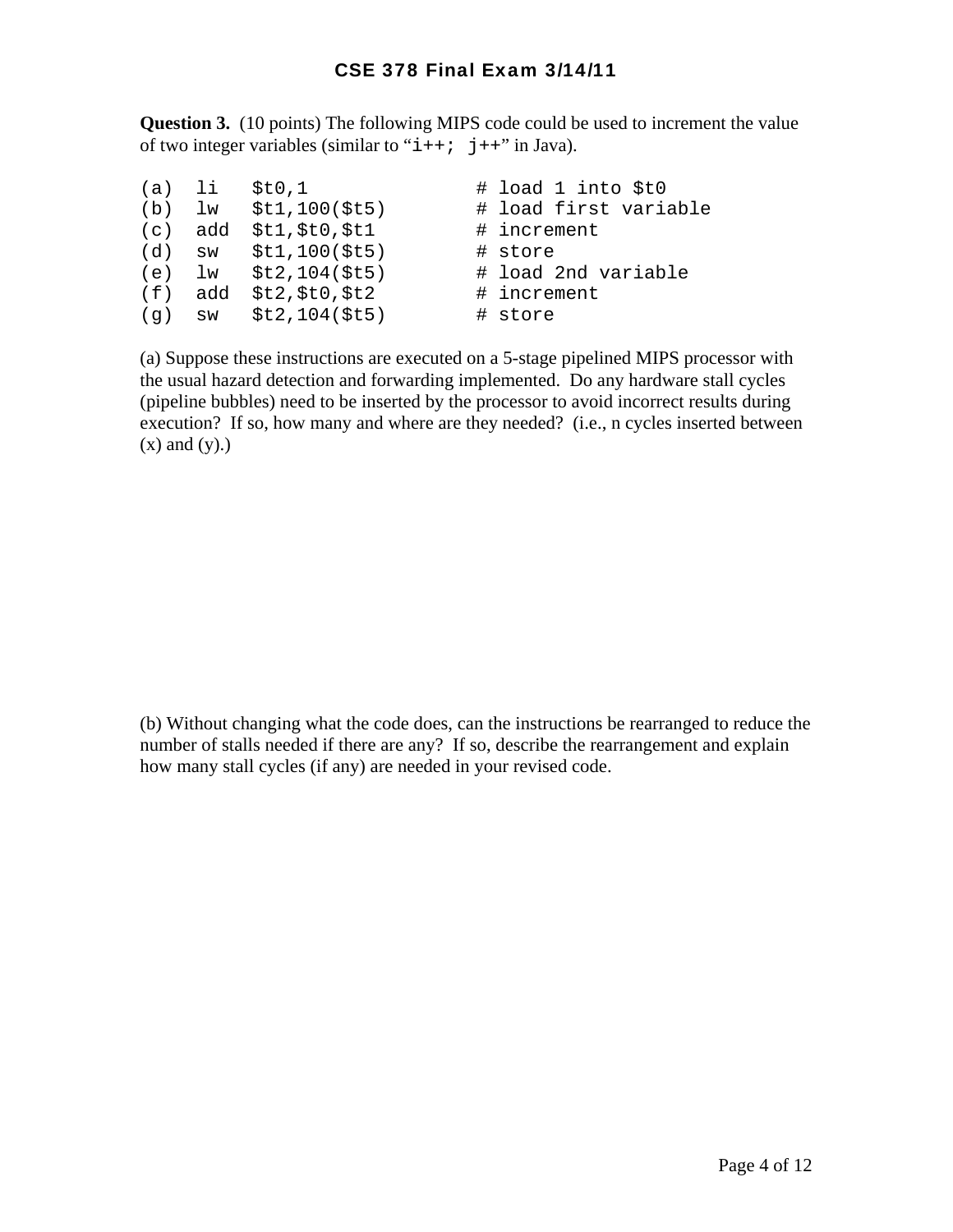**Question 4.** (10 points) Suppose we have a processor that has the following CPI figures for different kinds of instructions:

| Kind         | CPI |
|--------------|-----|
| memory       |     |
| <b>ALU</b>   |     |
| cond. branch |     |
| jump         |     |

Our customers mainly execute two types of operating systems that have the following mix of instructions:

| ОS       | %<br>memory | $\%$ | %<br>branch | %<br>iump |
|----------|-------------|------|-------------|-----------|
| Loonix   | υU          | ري   | ⊥ັ          |           |
| Playdows | 17<br>∠∪    | ◡◡   | رے          | ت         |

Given the available budget we can afford to make one of these two possible changes in the next generation of the processor:

- Reduce the number of cycles needed by memory instructions from 4 to 2, or
- Reduce the number of cycles needed by conditional branches from 2 to 1.

Which change should we make? Give a quantitative argument to support your decision.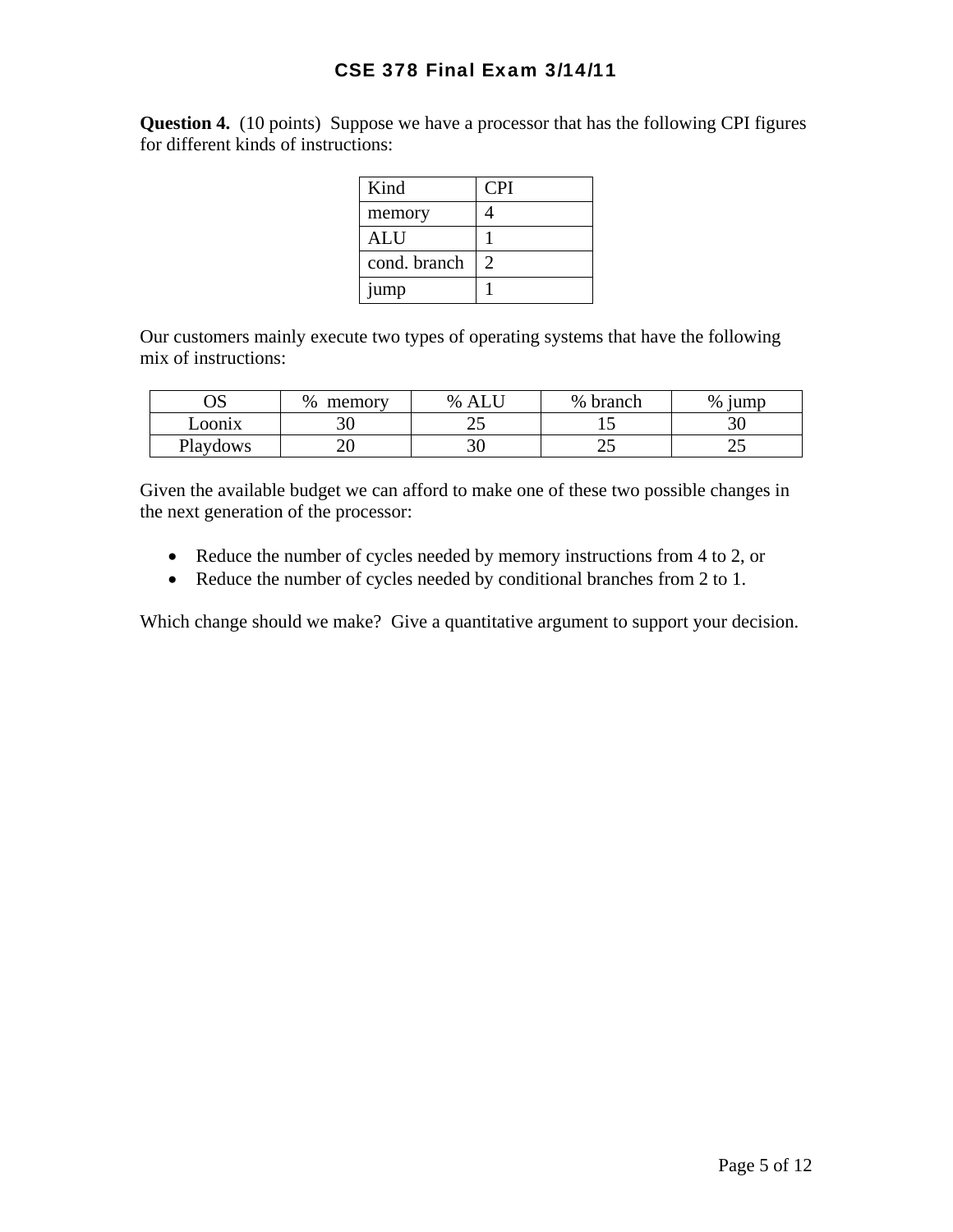**Question 5.** (18 points) On the midterm exam we added a set of conditional branch instructions to the single-cycle MIPS datapath. These branches were similar to the branch instructions already supported by the processor (BEQ, BNE, BLEZ, and BGTZ), except they compared a value in memory to a register instead of comparing two registers. For example:

 $MBEQ$   $$rs$ ,  $$rt$ , label branch to label if  $M[R[$rs]] = R[$rt]$ MBLEZ  $srs$ ,  $szero$ , label branch to label if M[R[ $srs$ ]]  $\leq 0$ 

(a) On the diagram on the next page, add support for these instructions to the 5-cycle pipelined datapath. All values required to implement the instructions must be pipelined as necessary, and all other instructions supported by the processor should continue to work. Add anything you need: wires, busses, ports, muxes, and/or logical units; however you may not add additional pipeline stages (it still must remain a 5-cycle processor). Don't worry at this point about timing issues or interactions with later instructions in the pipeline.

(b) Given your solution to part (a), will your changes have any effect on the timing or clock speed of the processor datapath? Why or why not?

(c) These new conditional branch instructions store a new value into the PC if the branch is taken. Does your solution to part (a) create any new hazards in the pipeline requiring additional forwarding, stalls, or branch delays? Briefly describe any new issues introduced by your design and how they could be handled. You can use either hardware or software solutions, or a combination of both.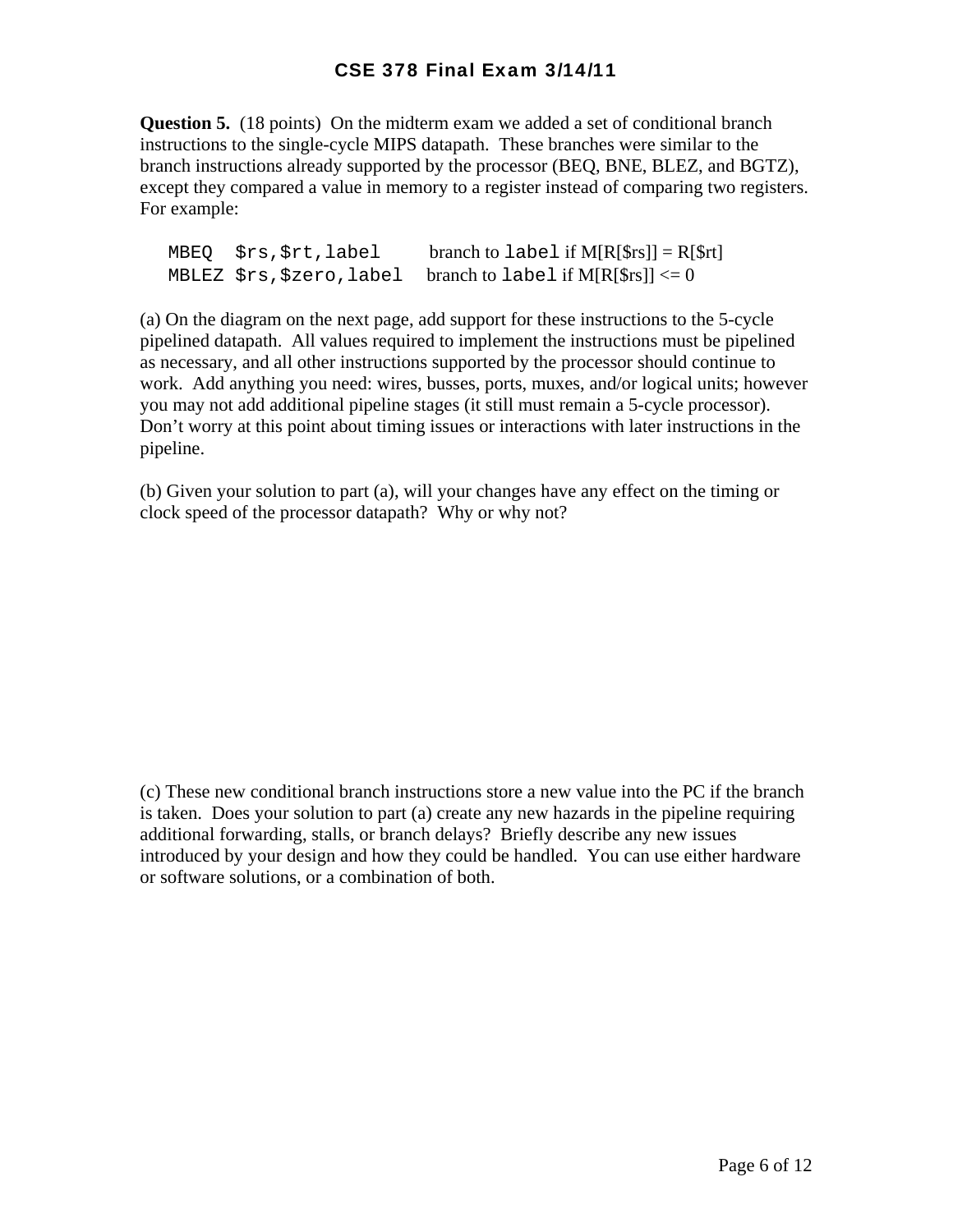**Question 5. (cont.)** Draw your answer to part (a) on this diagram:

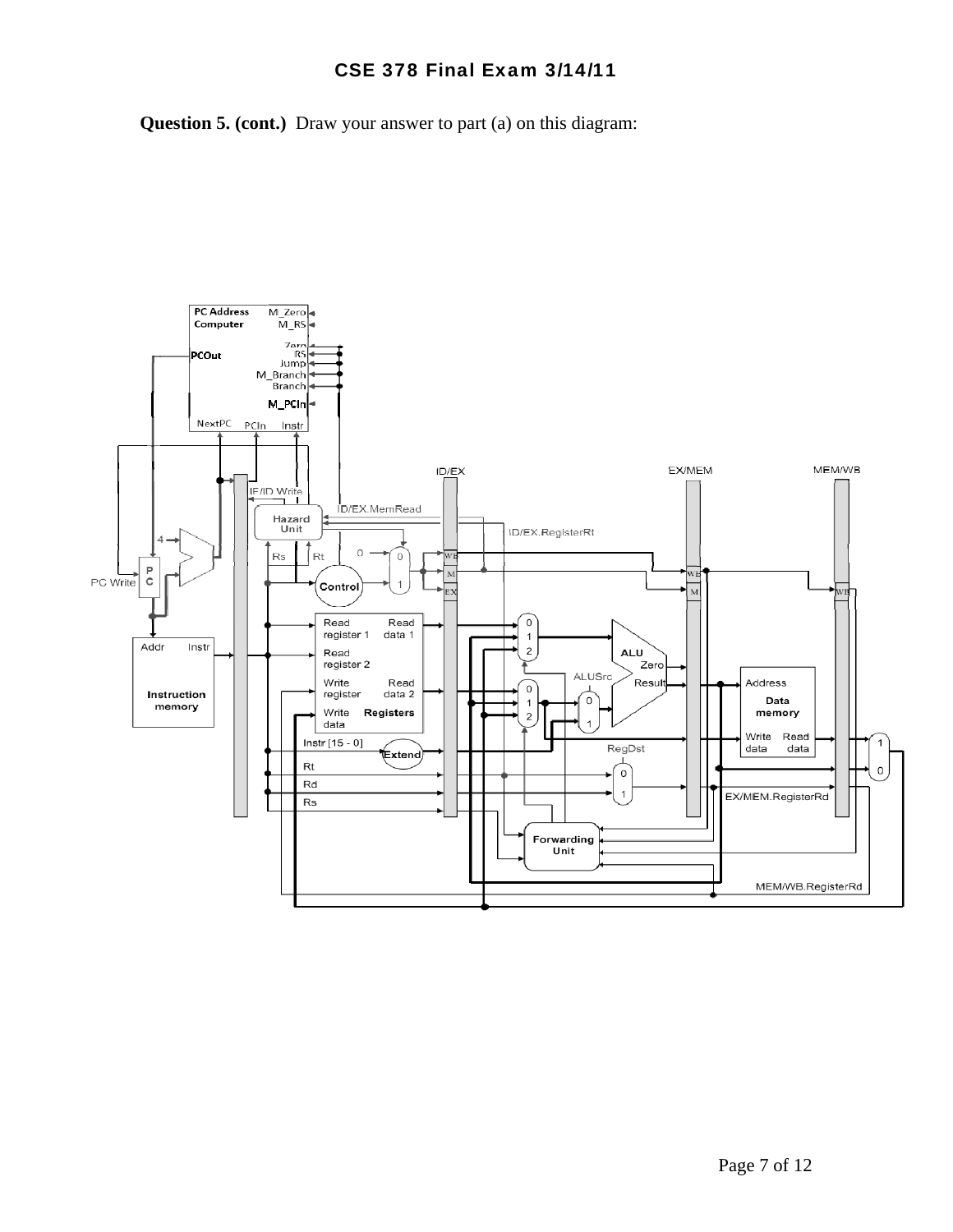**Question 6.** (14 points) We are writing a simulator for a processor with a conventional 32-bit virtual memory system that has 2-level page tables:



The memory system has the following characteristics:

- 4 GB virtual address space (32-bit addresses)
- 4 GB physical address space
- 4 KB pages
- Each page table occupies exactly one (1) physical page.

Given these parameters, the address offsets are 12 bits, and the virtual page number parts (vpn1 and vpn2) are 10 bits each. There are 1024 entries in each page table.

Each page table entry in both the  $1<sup>st</sup>$  and  $2<sup>nd</sup>$  level page tables occupies 32 bits and is formatted as follows:

|  | 10 bits        | 20 bits              |
|--|----------------|----------------------|
|  | $ V D $ unused | physical page number |

The V and D bits indicate valid (1 if present, 0 if not) and dirty (1 if modified, 0 if not).

As we said before, we're writing a simulator for this processor. On the next page, implement in MIPS assembly language a function that will translate a virtual address to a physical address, given the contents of the page table register (the address of the  $1<sup>st</sup>$  level page table) and the virtual address to be translated. Your function should return the physical address if the translation is possible, or return  $-1$  ( $0 \times \text{effiff}$ ) if a page fault occurs because of an invalid  $(V=0)$  page table entry is encountered.

Feel free to remove this page for reference while working on your solution to the problem.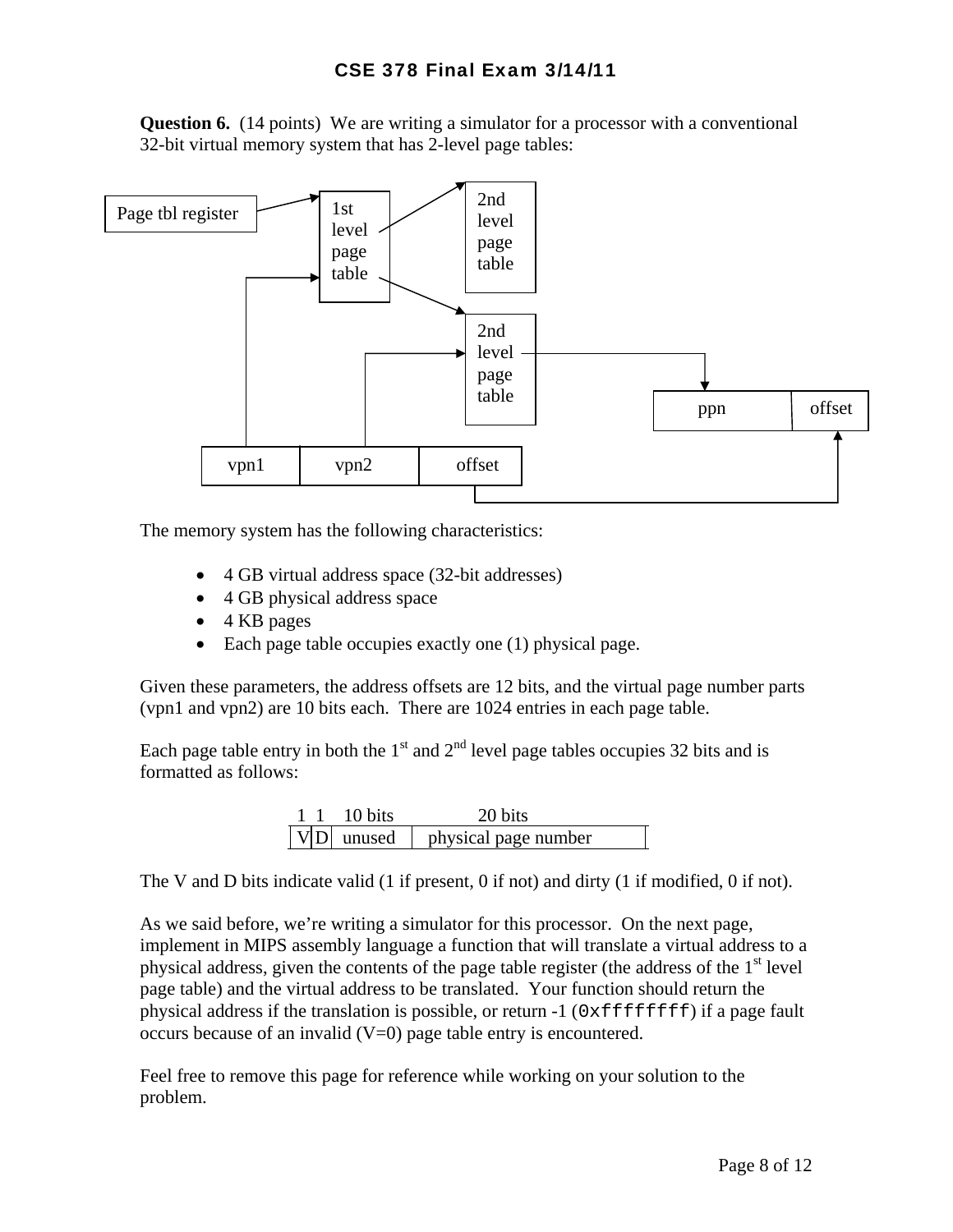**Question 6.** (cont) Give your implementation of the virtual-to-physical address translation algorithm using MIPS assembly language below.

Hint: Logical operations (and, or, etc.) and shift instructions are particularly useful for isolating and combining the bits needed to perform the translation.

```
 # Translate a virtual address to a physical address 
# Input: 
# $a0 address of first-level page table 
# $a1 virtual address to be translated 
# Output: 
# $v0 physical address corresponding to virtual 
# address if translation succeeds or 0xFFFFFFFF 
# if a page fault occurs
```
vir2phys: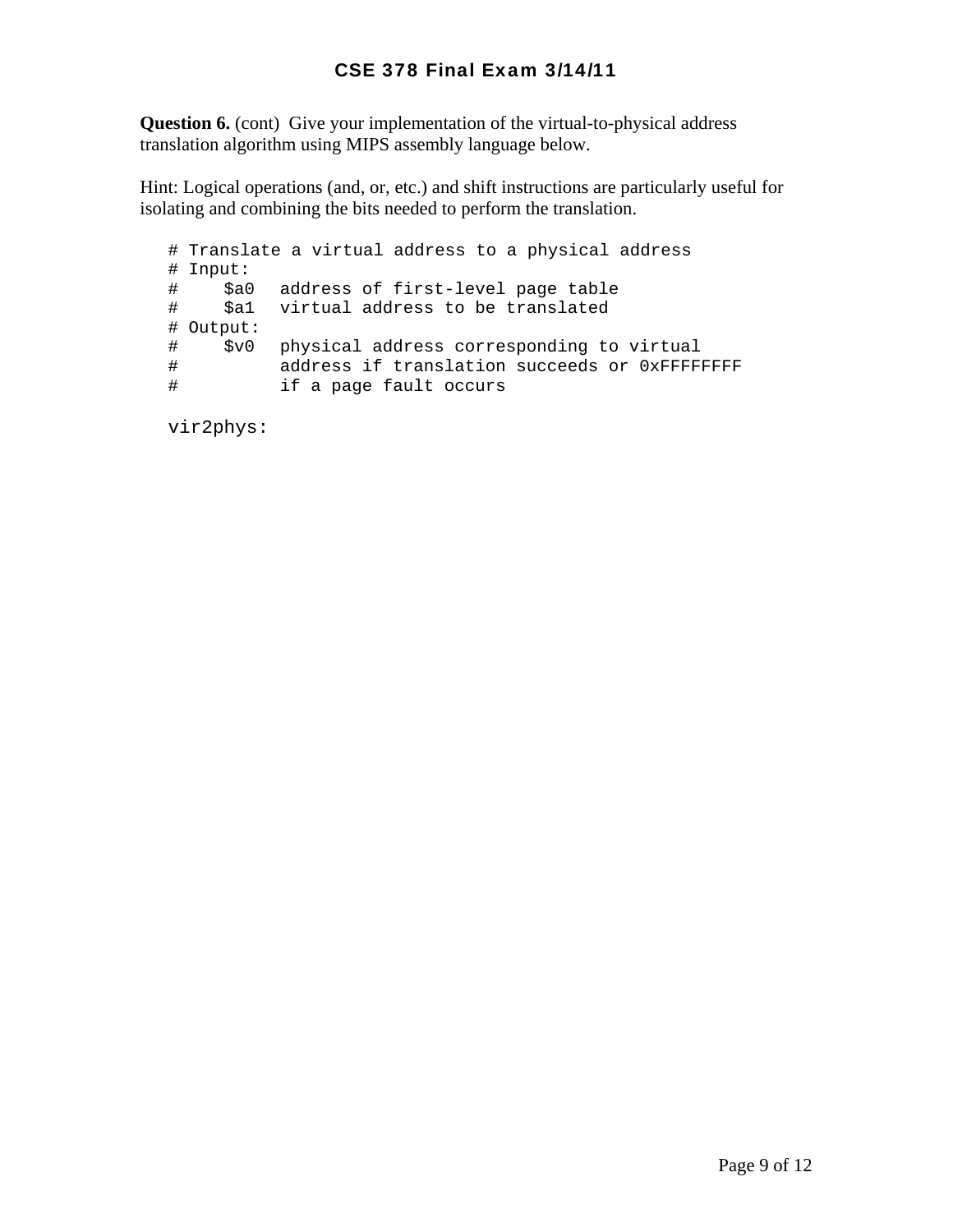**Question 7.** (12 points) A few short-answer questions.

(a) Caches can use either a write-back or a write-through policy. What are these policies and how do they differ? Which one is most likely to improve cache performance and why?

(b) Suppose we are designing a 32K cache with 64-byte blocks. We have a choice between a direct-mapped cache with 512 rows, or a 2-way set associative cache with 256 rows (sets), but two blocks per row. Which would be the better choice generally and why? (Give a brief technical justification for your answer).

(continued next page)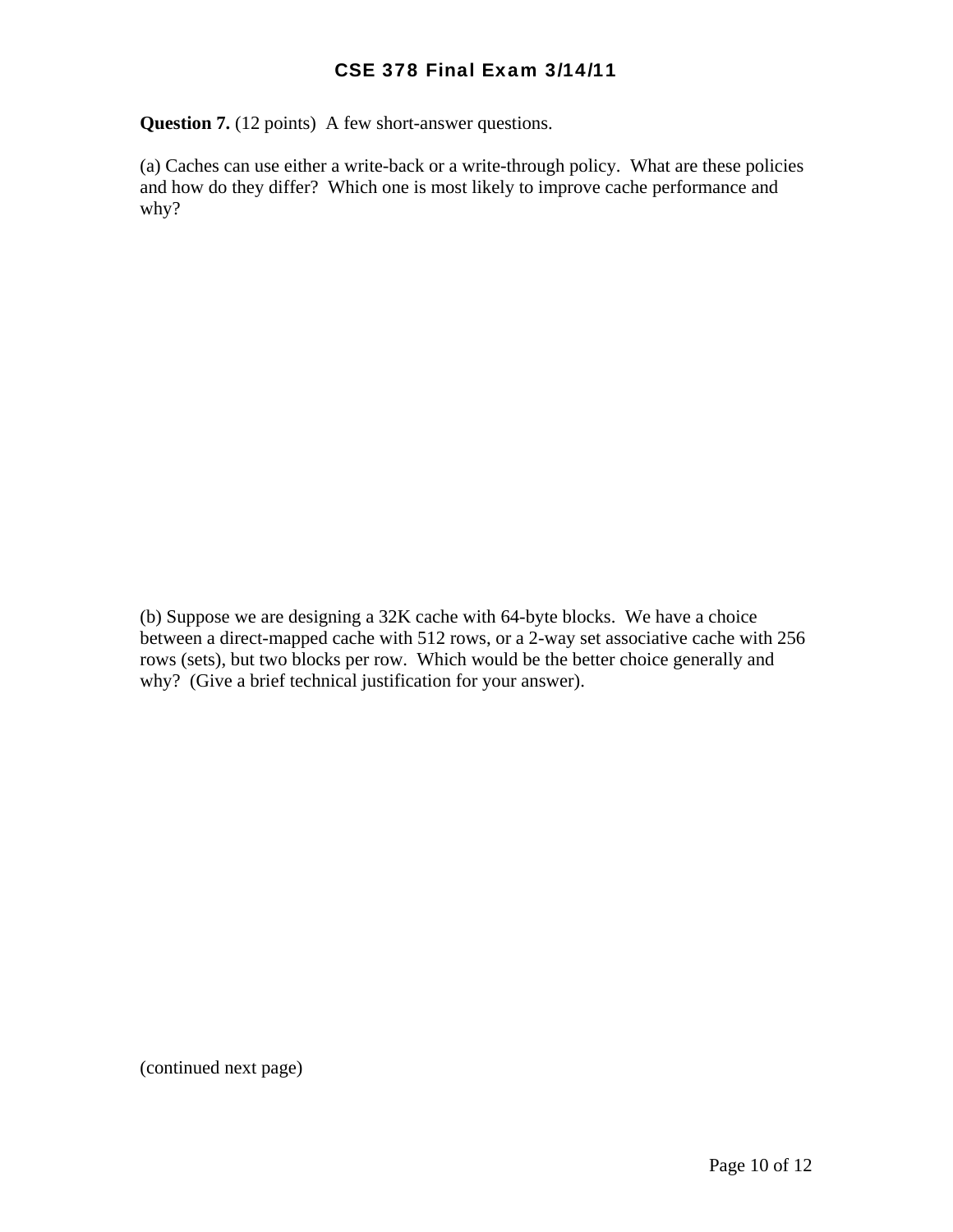**Question 7 (cont.)** (c) Many of the I/O devices connected to computers use a Direct Memory Access (DMA) interface. What does this mean? What is the major difference between how DMA and non-DMA devices perform I/O?